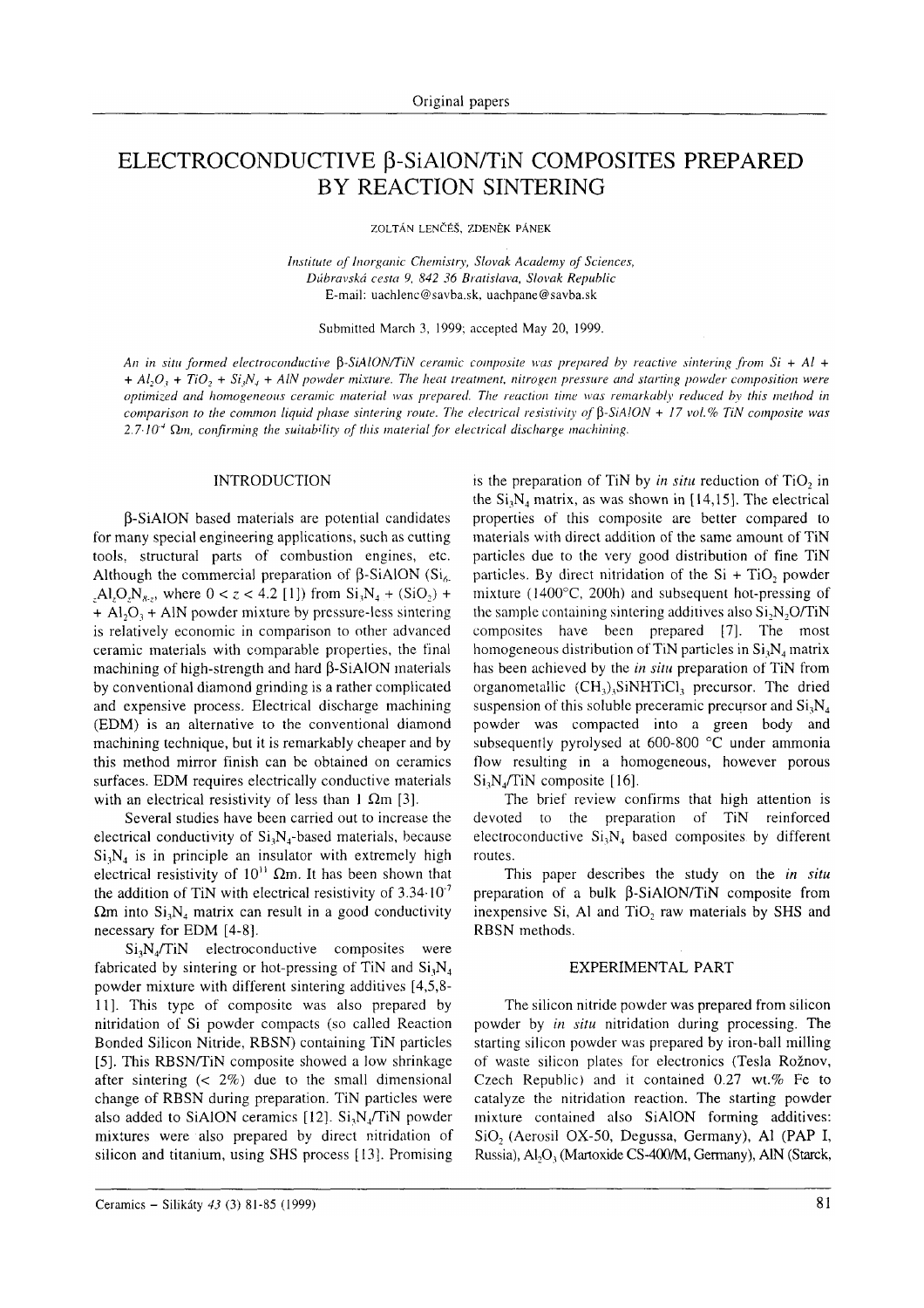| Sample       | Sintering<br>$\ast$ | Load<br>(MPa)            | $N2$ press.<br>(MPa) | TiN<br>$(vol\%)$ | Heat. rate<br>$(^{\circ}C \text{ min}^{-1})$ | T<br>$(^{\circ}C)$ | Dwell<br>(min) |
|--------------|---------------------|--------------------------|----------------------|------------------|----------------------------------------------|--------------------|----------------|
| A            | <b>PLS</b>          | $\overline{\phantom{a}}$ | 0.1                  | $\blacksquare$   | $10 - 800$                                   | 1800               | 6              |
| B            | HP.                 | 30                       | 0.1                  | 22               | 60                                           | 1370               | 15             |
|              |                     |                          |                      |                  | 30                                           | 1800               | 30             |
| $\mathsf{C}$ | HP                  | 30                       | 0.1                  | 12               | 10                                           | 1370               | $\theta$       |
|              |                     |                          |                      |                  | <sup>-</sup>                                 | 1500               | $\theta$       |
|              |                     |                          |                      |                  | 10                                           | 1800               | 60             |
| D            | <b>GPS</b>          |                          | 10                   | 17               | 10                                           | 1370               | 24             |
|              |                     |                          |                      |                  | 10                                           | 1800               | 6              |

Table 1. Heat treatment schedule of the sintered samoles.

\*PLS: pressure-less sintering, HP: hot-pressing; GPS: gas-pressure sintering

Grade B, Germany) and  $Si<sub>3</sub>N<sub>4</sub>$  (Starck LC 12SX, Germany). The weight fractions were calculated according to the following cquations

$$
(2-z/3) Si_3N_4 + z/3 (Al_2O_3 + AlN) = Si_{6-x}Al_zO_zN_{8-x}
$$
 (1)

$$
(2-z/2) Si3N4 + z/2 SiO2 + z AlN = Si6-zAl2OzN8-z
$$
 (2)

where the part or total amount of  $Si<sub>3</sub>N<sub>4</sub>$  and AIN was replaced by Si and Al powders as precursors for the respective nitrides. The z value in the  $Si<sub>6</sub>$ , Al, O, N<sub>x.,</sub> formula varied from  $0.5$  to  $4.0$  with a step width of  $0.5$ .

Two types of  $TiO<sub>2</sub>$  with different particle size  $(D_{50} = 20 \mu m, TIONA, England, and D_{50} = 3 \mu m, Wako$ Pure Chemical Ind., Japan) were used for the in situ preparation of TiN according to the reaction:

$$
3 TiO2 + 4 AlN = 3 TiN + 2 Al2O3 + 1/2 N2
$$
 (3)

The starting powders were homogenized for <sup>12</sup> hours in dried acetone with  $Si<sub>3</sub>N<sub>4</sub>$  balls. In case when coarse-grained TiO<sub>2</sub> was added as a precursor for the preparation of TiN, the powder mix was crushed in an agate mortar before homogenization. From the dried and crushed powder mixture pellets were die-pressed with 100 MPa pressure. The samples were pressure-less sintered (diameter  $d = 7$  mm, height  $h = 4$  mm), hot pressed ( $d = 12$  mm,  $h = 6$  mm) or gas-pressure sintered  $(d = 20$  mm,  $h = 10$  mm) in different graphite resistance furnaces. The pressure-less sintered (PLS) samples are labeled as A, the hot pressed (HP) samples are labeled as B and C and the gas pressure sintered (GPS) sample as D. The heat treatments are summarized in table 1. The first annealing step in each case was the vacuum treatment at 200 $\degree$ C for 20 minutes to remove the remaining moisture and organic oil, in which the fine aluminum powder was stored. Subsequent nitridation and sintering were done under various pressures of nitrogen and different heating rates. While for the small PLS samples the heating rate varied from 10 to 800  $^{\circ}$ C min<sup>-1</sup>, in the case of HP and GPS samples the heating rate was limited to 100 and 20  $^{\circ}$ C min<sup>-1</sup>, respectively. The thermal analysis of exothermic reactions was carried out in <sup>a</sup> graphite resistance furnace. The bulk density of sintered samples was determined by the Archimedes immersion method in mercury and the phase composition by X-ray powder diffraction. The sample surfaces were analysed by X-ray photoelectron spectroscopy (XPS). The microstructures were examined with a scanning electron microscope (SEM) and the elemental analysis was done by a Kevex microanalyser. Electrical resistivity was measured by the Van der Pauw method on flat circular samples with uniform thickness. The wires for electrical resistivity measurements were attached to the samples with indium.

## RESULTS AND DISCUSSION

## Self-propagating high-temperature synthesis (SHS)

The *in situ* preparation of  $\beta$ -SiAION from a Si + + SiO<sub>2</sub> + Al powder mixture by reaction at 1800 °C for 6 minutes under 1.2 MPa nitrogen pressure resulted in the inhomogeneous sintered body with a high amount of oxynitride glassy phase. Although a high heating rate was used (500 $^{\circ}$ Cmin<sup>-1</sup>), the self-propagating high-temperature synthesis of B-SiAION from Si, Al and SiO, was not initiated. From this reason in the following experiments only Al<sub>2</sub>O<sub>3</sub> was used as a source of oxygen for  $\beta$ -SiAlON formation:

$$
3(6-z) Si + z Al + z Al2O3 + 3/2(8-z) N2 == 3 Si6-zAl2OzN8-z
$$
 (4)

The z value varied from 0.5 to 4. The influence of z value on the final density is shown in figure 1. According to the theoretical calculations, the density should decrease with increasing  $\zeta$  value due to the linear increase of the unit cell dimensions [17]. The opposite slopes of densityversus-z dependence below and above  $z = 1.5$  value can be explained by the different amount of transient liquid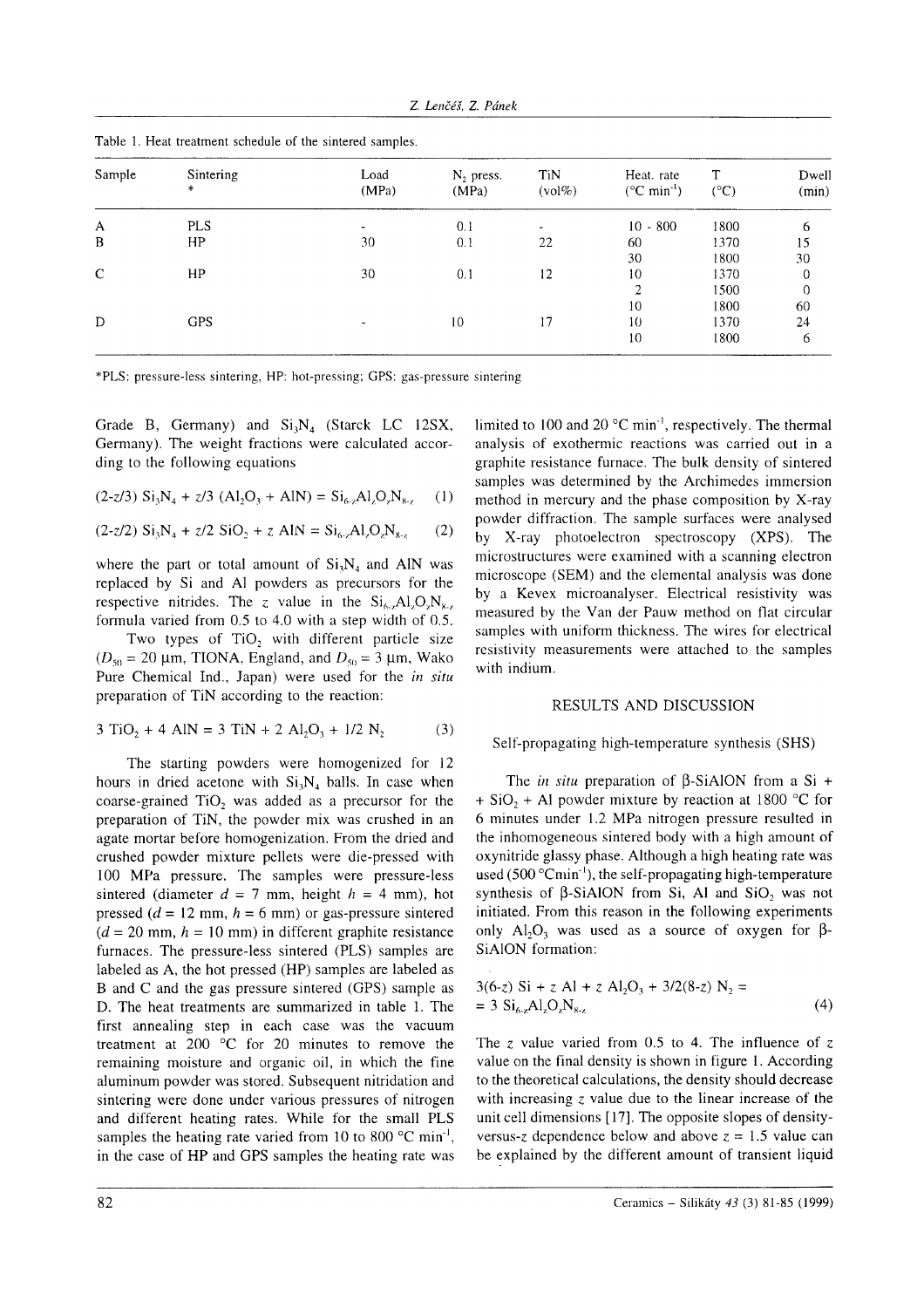phase and the above mentioned different unit cell dimensions for various z. For low z (where  $z < 1.5$ ) lower final densities were determined after sintering because small amount of transient liquid phase was present during the sintering. At higher  $z$  values a nearly linear decrease of bulk density was observed, which is in good agreement with the calculated theoretical densities of  $\beta$ -SiAlONs [17]. The lower final density in comparison to the theoretical one is due to the remaining porosity as a consequence of pressure-less sintering and the formation of rigid, but porous RBSN skeleton. Nearly the same slope of theoretical and experimental density suggests the same level of porosity in sintered samples with  $z > 1.5$ . The porosity remained on a relatively high level also due to the very short sintering time. Supposing the B-SiAlON formation is a faster process than the sintering, the liquid-solid phase conversion causes some additional porosity due to the negative volume change.



Figure 1. Influence of  $z$  value on the bulk density of pressure-less sintered  $\beta$ -SiAlON. The solid line shows the calculated theoretical densities as a function of composition [17]. Symbols •, + represent parallel experiments which were performed according to the following heat treatment schedule: heating rate 300 °C min<sup>-1</sup> up to 1270 °C, 30 °C min<sup>-1</sup> up to 1370 °C/10 min dwell, 100 °C min<sup>-1</sup> up to 1700 °C without dwell.

#### Reaction sintering

Preparation of dense and silicon-free  $\beta$ -SiAlON by the SHS process was unsuccessful, although very high heating rates up to 800 °C min<sup>-1</sup> were used. For this reason reaction sintering was applied for  $\beta$ -SiAlON preparation. The optimum conditions were studied by DTA measurements. The DTA results showed a broad exothermic peak at about 650 °C (formation of AIN) and

Ceramics -- Silikáty 43 (3) 81-85 (1999)

strong exothermic peak starting at 1270 °C (formation of RBSN). From this reason the heating rate was slowed down from 300 to 10  $^{\circ}$ C min<sup>-1</sup> at 1230  $^{\circ}$ C for an easier control of the exothermic nitridation of silicon. Further improvement of the nitridation process was achieved by the addition of 20 wt.%  $Si_3N_A$  as an effective seed for heterogeneous nucleation [18]. Moreover,  $Si<sub>3</sub>N<sub>4</sub>$  "diluted" the silicon powder compact and lowered the total heat evolved from exothermic reaction. In the samples with higher z values also the in situ formed AlN and added  $Al_2O_3$  diluted the silicon compact during the preparation of RBSN and reduced the exothermicity of the reaction. At higher temperatures ( $> 1500$  °C) these phases acted as sintering and  $\beta$ -SiAlON forming additives.

The DTA of samples with higher  $z$  values (where  $z$ > 2.0) and 20 wt.%  $Si_3N_4$  addition showed a reaction with smooth exothermic peaks and provided B-SiAlON samples without melted silicon. The outer 20-30 um thick layer of the sample was white in colour. The XPS analysis showed the presence of Al, O and N, but Si was not detected. It was removed from the surface in the form of  $SiO(g)$  during heat treatment. Using a powder bed of composition 93 wt%  $(Si_3N_4 + BN) + 7$  wt%  $(Si +$  $+$  SiO<sub>2</sub>) resulted in a homogeneous  $\beta$ -SiAlON sample because the  $SiO(g)$  partial pressure was kept on a sufficiently high level and suppressed the loss of silicon from the sample. The final porosity was still relatively high after reactive pressure-less sintering,  $\sim 9$  vol.%. Therefore, hot pressing experiments and gas pressure sintering were carried out to prepare a material with lower porosity.

The microstructures of hot pressed B and C samples are shown in figures 2 and 3. These samples were prepared at similar sintering conditions, while the main difference was the particle size and the amount of  $TiO<sub>2</sub>$ . The elemental analysis by the Kevex microanalyzer showed in both cases that the TiO<sub>2</sub> particles had completely transformed to TiN. The agglomerates of TiN in sample B  $(22 \text{ vol.}\% \text{ TiN})$  are present probably due to the crushing of coarse TiO<sub>2</sub> particles during nitridation to TiN, which is accompanied with a considerable volume increase  $(48.9\%)$  [19]. The TiN agglomerates are joining again into bigger grains at higher temperature and their shape is flat in the direction perpendicular to the applied hot pressing load. The measured electrical resistivity of sample B was  $4.10^{-5}$   $\Omega$ m, which corresponds with the relatively high 22 vol.% TiN content. Although, the distribution of TiN particles is the most homogeneous and the finest in sample C (Fig. 3), also the electrical resistivity is the highest (10<sup>6</sup>  $\Omega$ m) due to the low 12 vol.% TiN content. The high resistivity of sample C could be explained by the fine microstructure and large grain boundary surface of  $\beta$ -SiAlON matrix. The actual 12 vol.% of TiN is insufficient to create a conductive network. The critical volumetric fraction calculated on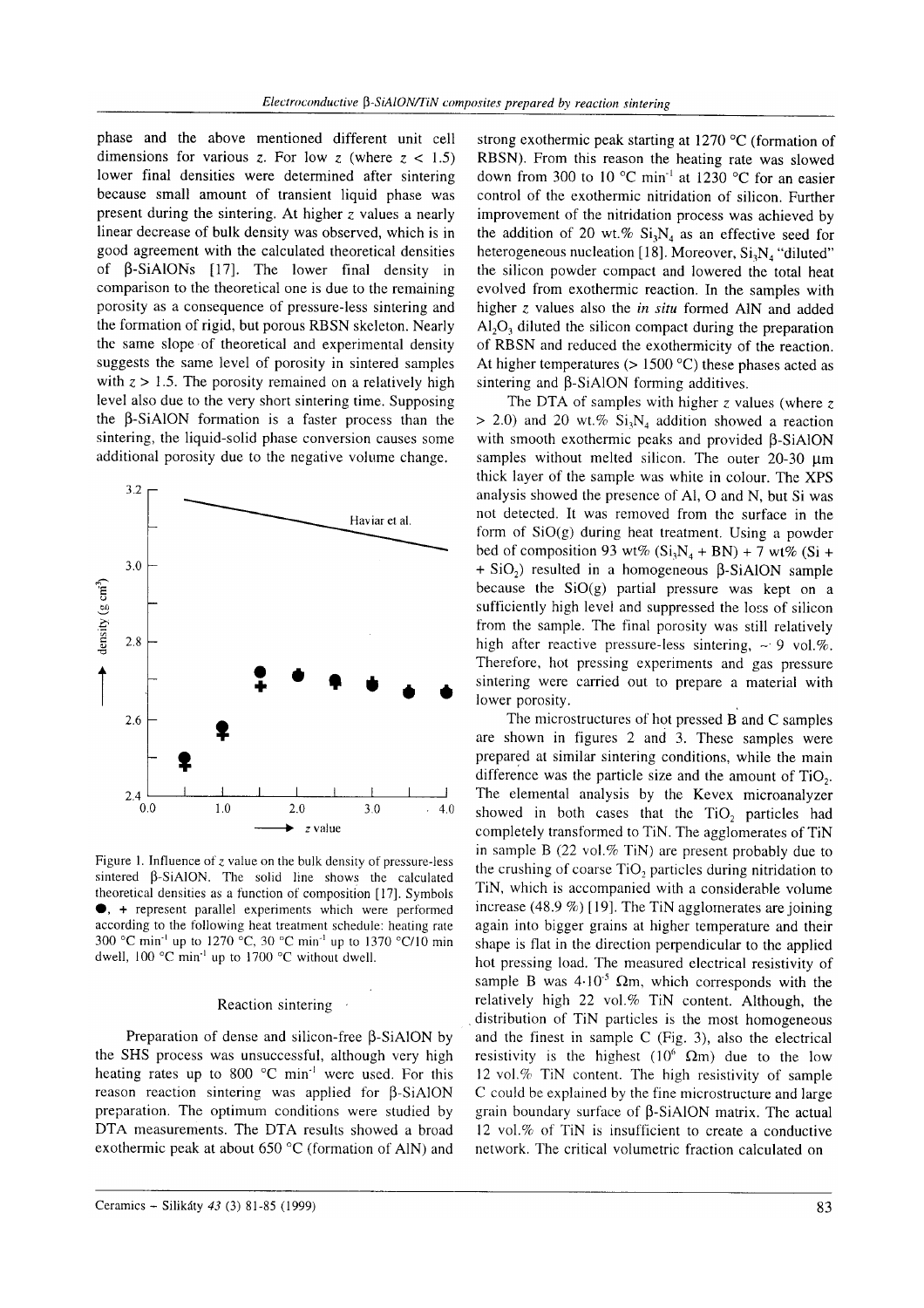

Figure 2. SEM micrograph of the hot pressed and polished surface of sample B. The white flat TiN agglomerates are aligned perpendicular to the hot-pressing direction.



Figure 3. SEM micrograph of hot pressed and polished surface of sample C with very fine TiN particles.

the base of percolation theory for conductance is about 20.9 vol.% [20], if the particles dispersed in the insulating matrix are connected. In sample C the TiN content is considerably lower.

Bigger samples of  $\beta$ -SiAlON were nitrided in a gas pressure furnace (up to 10 MPa of  $N_2$ ), because higher pressure of N<sub>2</sub> should increase the diffusion-controlled conversion of Si to  $Si_3N_4$ . It was confirmed with experiments carried out under 1, 3, 6 and 10 MPa nitrogen pressure. The higher the N<sub>2</sub> pressure, the lower the amount of unreacted Si. Further decrease of free Si



Figure 4. SEM micrograph of polished surface of gas-pressure sintered sample D. The TiN agglomerates are only partially joined into bigger grains.

after nitridation was achieved by the replacement of 30 wt.% of commercial Si (grain size  $2-20 \mu m$ ) with fine  $Si \leq 0.3 \mu m$ ) powder prepared by the CVD method from  $SiH<sub>4</sub>$  decomposition at 1230 °C in our lab. After sintering of this  $\beta$ -SiAlON sample (without TiN) at 1600 °C for 6 minutes about 3 wt.% of free Si has been still determined. Total elimination of free Si was achieved in the B-SiAlON/TiN composite by the additional reaction producing nitrogen (3), which reacted together and formed  $Si_3N_4$ . It was an effective route, because the diffusion of  $N<sub>2</sub>$  to the unreacted Si from the furnace atmosphere is very slow at this stage of sintering due to the closed porosity. The above mentioned reaction is useful only for the elimination of small amounts of free Si, because it is desirable that the major part of reaction will be finished before sintering  $(\leq 1500 \degree C)$ . The gas evolved can hinder sintering due to the formation of pores at higher temperatures. In optimum conditions all the products of reaction (3) should be incorporated into the composite:  $N_2$  into RBSN,  $Al_2O_3$  into the  $\beta$ -SiAlON and TiN remains as a chemically inert phase and improves the electrical conductivity of  $\beta$ -SiAlON. The microstructure of sample D prepared according to the above described procedure with 17 vol% in situ formed TiN is shown in figure 4. Near the larger TiN agglomerates pores are present. They were produced at the later stage of sintering, when the *in situ* formed  $N_2$ did not have a reaction partner (free Si). Moreover, some cracks around the TiN particles could be formed as a consequence of the considerably different thermal expansion coefficient of TiN  $(9.4 \times 10^{-6} \text{ K}^{-1})$  in comparison with  $Si_3N_4$  (3.2 × 10<sup>-6</sup> K<sup>-1</sup>). Although, this sample still contained about 3-5 % remaining porosity,